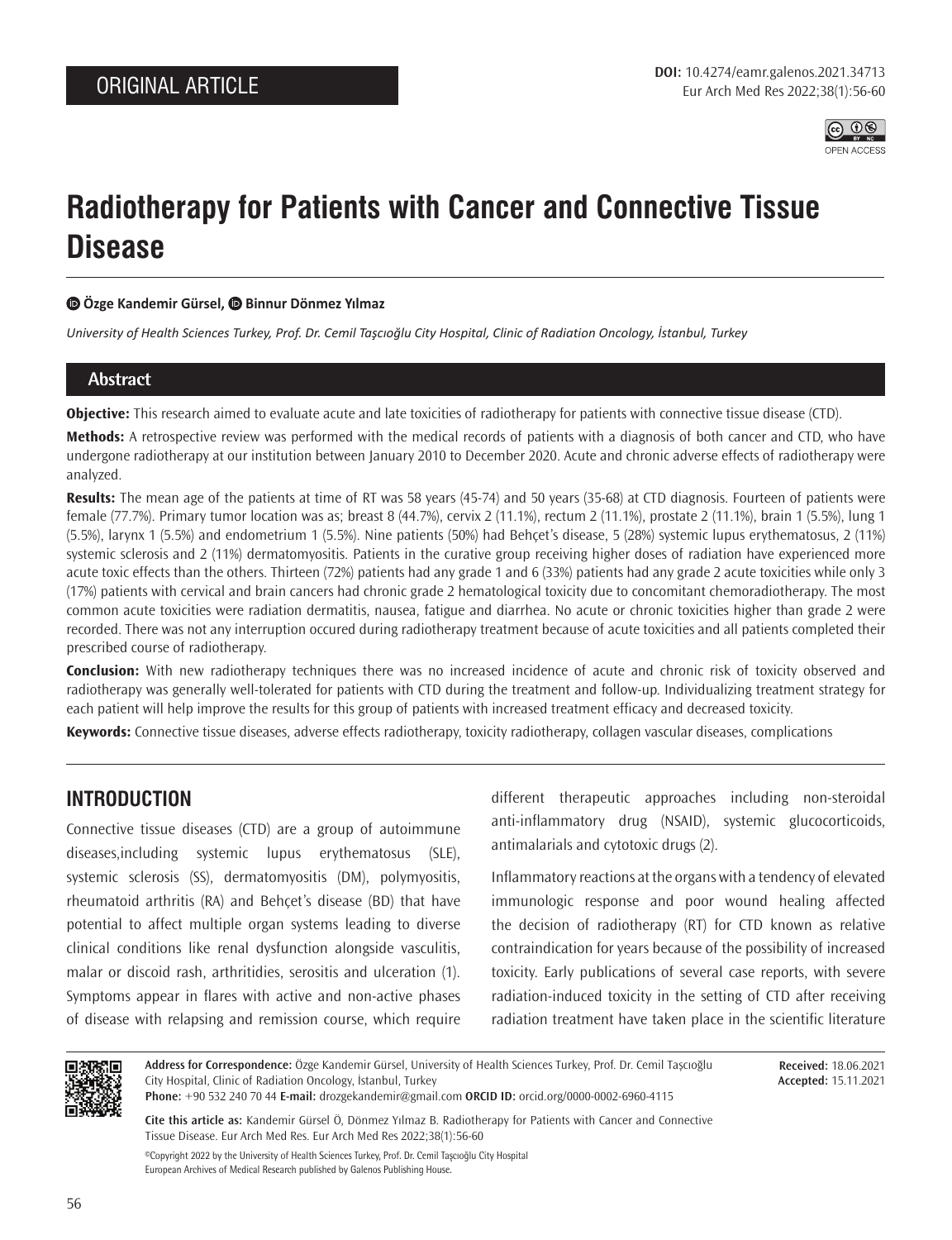(3-10). Regarding these case reports, the American College of Radiology published guidelines defined CTD as a relative contraindication to breast conservation treatment (11). Although previous studies with case series about RT toxicities for patients with CTDs are heterogeneous in terms of tumor type, anatomical region, radiation site, radiation dose and therapeutic modalities; several relatively large and homogeneous retrospective studies have been published suggesting that RT of CTD patients have a toxicity risk potency which should be held carefully (12-17). While one matched control study did not observe any increased risk of complications in patients with CTD (18), two matched control studies concluded that patients with SS have a significantly increased incidence of complications differing from the rest of CTD (19,20). In an other aspect, there are studies suggesting an increased risk of developing malignancies with CTD that leads RT as a component of multimodality treatment and it is essential forming strategies for this group of patients (21,22). Our goal was to evaluate a 10 year's period of our data of CTD patients with cancer who received RT for assessing both acute and chronic treatment toxicity by presenting a retrospective study.

## **METHODS**

We identified patients by electronically searching a central computer database with ICD-10 codes (23) for the diagnosis of both cancer and CTD between January 2010 to December 2020. Patients who were indicated RT cross-referenced with records from the department of radiation oncology. RA and patients who have diagnosis of CTD after the completion of RT were excluded from our search. Medical records were reviewed for the following characteristics: Age, sex, CTD type, date of CTD diagnosis, concurrent medications, date of cancer diagnosis, primary of cancer site and dose schedule of RT, acute and late toxicity, pattern of failure, and survival.

Toxic effects were assessed using the National Cancer Institute Common Terminology Criteria for Adverse Events v 5.0 (24) (Table 1). Symptoms that developed within 90 days from the start of radiation were considered acute toxicities, while those that occurred later than 90 days were considered chronic toxicities.

This study was conducted in accordance with the ethical standards provided by the Helsinki Declaration and informed consent documents, obtained before treatment from each patient are available in patient files. This study was accepted by the Ethics Committee of University of Health Sciences Turkey, Prof. Dr. Cemil Tascioglu City Hospital (date: 07.06.2021, decision no: 227).

| Table 1. Common terminology criteria for adverse events<br>version 5.0 grading scale |                                                                                |                                                                                                      |  |  |
|--------------------------------------------------------------------------------------|--------------------------------------------------------------------------------|------------------------------------------------------------------------------------------------------|--|--|
| Grade 1                                                                              | Mild adverse event                                                             | Asymptomatic or mild<br>symptoms intervention not<br>indicated                                       |  |  |
| Grade 2                                                                              | Moderate adverse<br>event                                                      | Minimal, local or non-<br>invasive intervention<br>indicated                                         |  |  |
| Grade 3                                                                              | Severe or medically<br>significant but not<br>immediately life-<br>threatening | Hospitalization or<br>prolongation of<br>hospitalization indicated,<br>disabling, limiting self care |  |  |
| Grade 4                                                                              | Life-threatening<br>consequences                                               | Urgent intervention<br>indicated                                                                     |  |  |
| Grade 5                                                                              | Death related to<br>adverse event.                                             | Death related to adverse<br>event                                                                    |  |  |

#### **Statistical Analysis**

During the evaluation of the study data, descriptive statistical methods such as mean, median, frequency, ratio, minimum and maximum value were used.

## **RESULTS**

The mean age of the patients at time of RT was 58 years (45-74) and 50 years (35-68) at CTD diagnosis. Fourteen of 18 patients were female (77.7%). Primary tumor location was as; breast 8 (44.7%), cervix 2 (11.1%), rectum 2 (11.1%), prostate 2 (11.1%), brain 1 (5.5%), lung 1 (5.5%), larynx 1 (5.5%) and endometrium 1 (5.5%). CTD subtypes were nine patients (50%) BD, 5 (28%) SLE, 2 (11%) SS and 2 (11%) DM. Most seen CTD symptoms were arthritis, skin lesions, oral ulcerations, uveitis, genital ulcerations, renal and neurologic disorders (Table 2). For CTD treatment; twelve patients were medicated NSAIDs, 6 patients with colchicine, 5 patients with hydroxychloroquine and 3 patients with corticosteroids. At the time of analysis 15 (83%) patients were alive and 3 (17%) patients had died; two because of lung metastasis, one because of SLE nephritis with a median followup time of 4.05 years (range, 1.2-9.7 years).

All patients were evaluated carefully and discussed in tumor council for indication of RT and consulted with their rheumatologists for phase, current CTD treatment and individual recommendation. Patients received 18 courses of RT with external beam radiation therapy (EBRT), one course of intraoperatif boost RT and three courses of intracavitary brachytherapy after EBRT. Three patients had concomitant chemoradiotherapy. All EBRT was administered with megavoltage linear accelerators and ten patients treated with conformal while 8 patients with intensity modulated radiotherapy (IMRT). RT treatment characteristics are summarized in Table 3.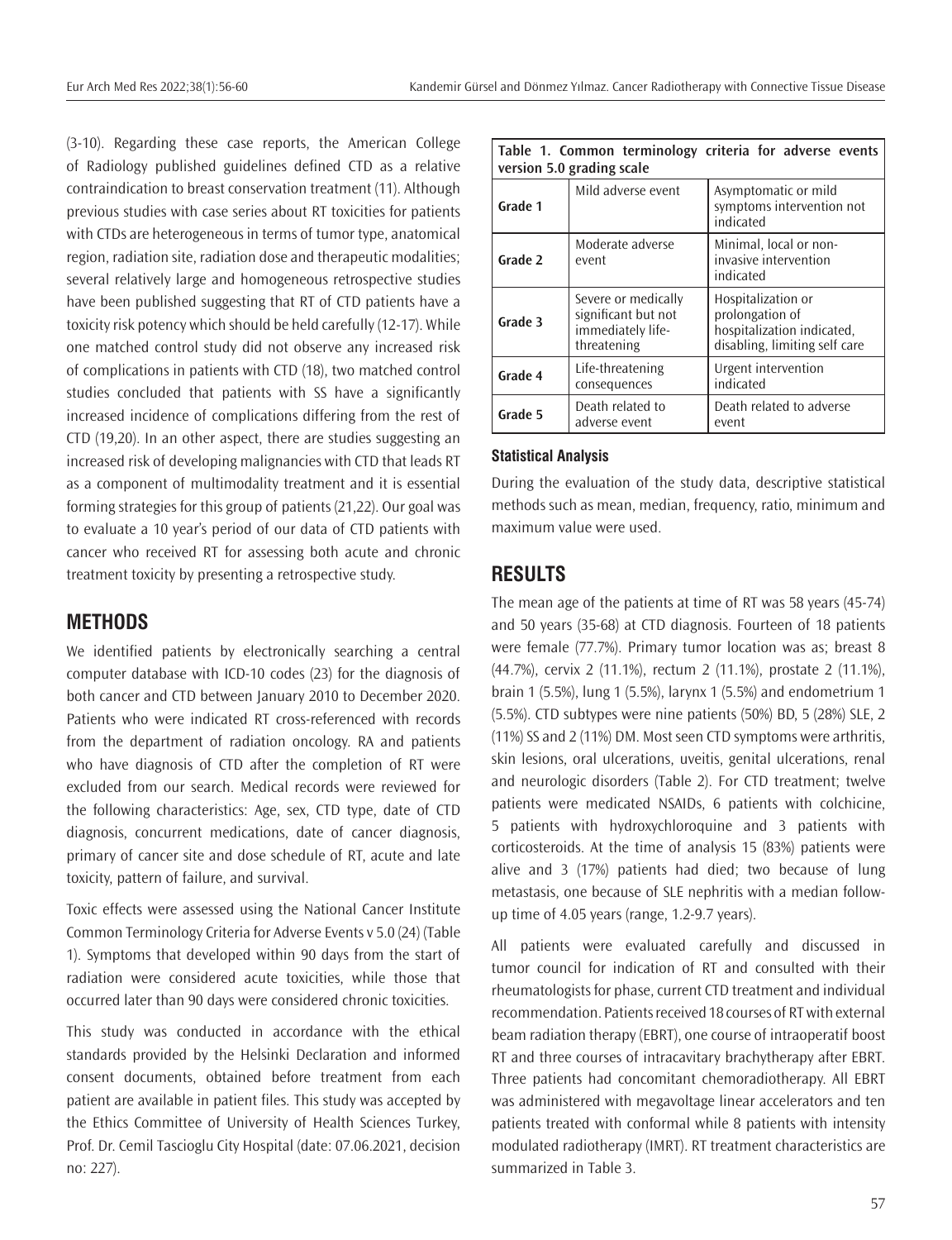| Table 2. Demographic, rheumatologic and tumor characteristics<br>of patients                                                                                                                       |                                                                                  |  |  |  |
|----------------------------------------------------------------------------------------------------------------------------------------------------------------------------------------------------|----------------------------------------------------------------------------------|--|--|--|
| Criteria                                                                                                                                                                                           | Value ( $n=18$ ) %                                                               |  |  |  |
| Demographic<br>Sex<br>Female<br>Male                                                                                                                                                               | 14(77.7)<br>4(22.3)                                                              |  |  |  |
| Age, y, median (range)<br>At radiotherapy<br>At CTD diagnosis                                                                                                                                      | 58 (45-74)<br>50 (35-68)                                                         |  |  |  |
| <b>Primary tumor location</b><br><b>Breast</b><br>Cervix<br>Rectum<br>Prostate<br><b>Brain</b><br>Lung<br>Larynx<br>Endometrium                                                                    | 8(44.7)<br>2(11.1)<br>2(11.1)<br>2(11.1)<br>1(5.5)<br>1(5.5)<br>1(5.5)<br>1(5.5) |  |  |  |
| <b>CTD</b> type<br>Behcet's disease<br>Systemic lupus erythematosus<br>Systemic sclerosis<br>Dermatomyositis                                                                                       | 9(50)<br>5(28)<br>2(11)<br>2(11)                                                 |  |  |  |
| <b>CTD</b> symptoms<br><b>Arthritis</b><br>Skin lesions<br>Oral ulcerations<br>Uveitis<br><b>Genital ulcerations</b><br>Renal disorders<br>Neurologic disorders<br>CTD: Connective tissue diseases | 7(38.8)<br>6(33.3)<br>5(27.7)<br>3(16.6)<br>1(5.5)<br>1(5.5)<br>1(5.5)           |  |  |  |

| Table 3. Characteristics of radiotherapy                                                        |                                  |  |  |
|-------------------------------------------------------------------------------------------------|----------------------------------|--|--|
| <b>Treatment criteria</b>                                                                       | Value (%)                        |  |  |
| Intent of treatment per radiotherapy course<br>Definitive<br>Palliative                         | 17 (94)<br>1(6)                  |  |  |
| Anatomical target<br><b>Breast</b><br>Pelvis<br><b>Brain</b><br><b>Neck</b><br>Bone             | 8(44)<br>(38)<br>6<br>(6)<br>(6) |  |  |
| Radiotherapy dose, median (range)<br>Dose per fraction, Gy<br>No of fractions<br>Total dose, Gy | $2(1.80-4.00)$<br>$30(5-35)$     |  |  |

Thirteen (72%) patients had any grade 1 and 6 (33%) patients had any grade 2 acute toxicities while only 3 (17%) patients with cervical and brain cancers had chronic grade 2 hematological toxicity due to concomitant chemoradiotherapy. The most common acute toxicities were radiation dermatitis, nausea, fatigue and diarrhea. No interruption occurred during RT treatment because of acute toxicities and all patients completed

their prescribed course of RT. Patients in the receiving higher doses of radiation have experienced more acute toxic effects than the others as expected. No acute or chronic toxicities higher than grade 2 were recorded (Table 4).

| Table 4. Acute and chronic adverse events                                                                     |                                   |                                  |  |  |
|---------------------------------------------------------------------------------------------------------------|-----------------------------------|----------------------------------|--|--|
|                                                                                                               | Acute<br>adverse<br>events        | Chronic<br>adverse<br>events     |  |  |
| Grade 1<br>Behçet's disease<br>Systemic lupus erythematosus<br>Systemic sclerosis<br>Dermatomyositis<br>Total | 7/9<br>3/5<br>2/2<br>1/2<br>13/18 | 1/9<br>0/5<br>0/2<br>0/2<br>1/18 |  |  |
| Grade 2<br>Behçet's disease<br>Systemic lupus erythematosus<br>Systemic sclerosis<br>Dermatomyositis<br>Total | 3/9<br>1/5<br>1/2<br>1/2<br>6/18  | 1/9<br>1/5<br>0/2<br>1/2<br>3/18 |  |  |

# **DISCUSSION**

The management of RT for patients with CTD has always known as challenging approach for radiation oncologists requiring an additional attention. In this retrospective study, cancer patients with CTD completed their treatment with acceptable toxicity so that we suggest RT can be performed safely for this group of patients.

Similarity between CTD and malignancy as TGF-β has been shown to be a key molecular component, which is responsible for effective wound healing and is commonly disrupted at the pathophysiology of both groups; wound healing is impaired in severe CTD (25). At the same time localized fibrosis and inflammation, mediated by TGF-β, can be intensified by RT which reactivates systemic CTD (26) and it could be difficult to manage the complexity of pro-inflammation promotion of RT in patients with autoimmune disease (27).

Lin et al. (28) studied with 73 CTD patients and concluded that although they appear to predispose to a greater risk of late RT toxicity, treatment is generally well tolerated, with a relatively low incidence of severe acute or late toxicity but CTD subtype, the site of irradiation, RT dose and the use of concurrent chemotherapy should be carefully evaluated. In a review Wo and Taghian (29), commented that although numerous case reports reported increased risk of acute and late toxicities; a large retrospective series stay controversial in this patient population. Ma evaluated cervical cancer patients with SLE treated by IMRT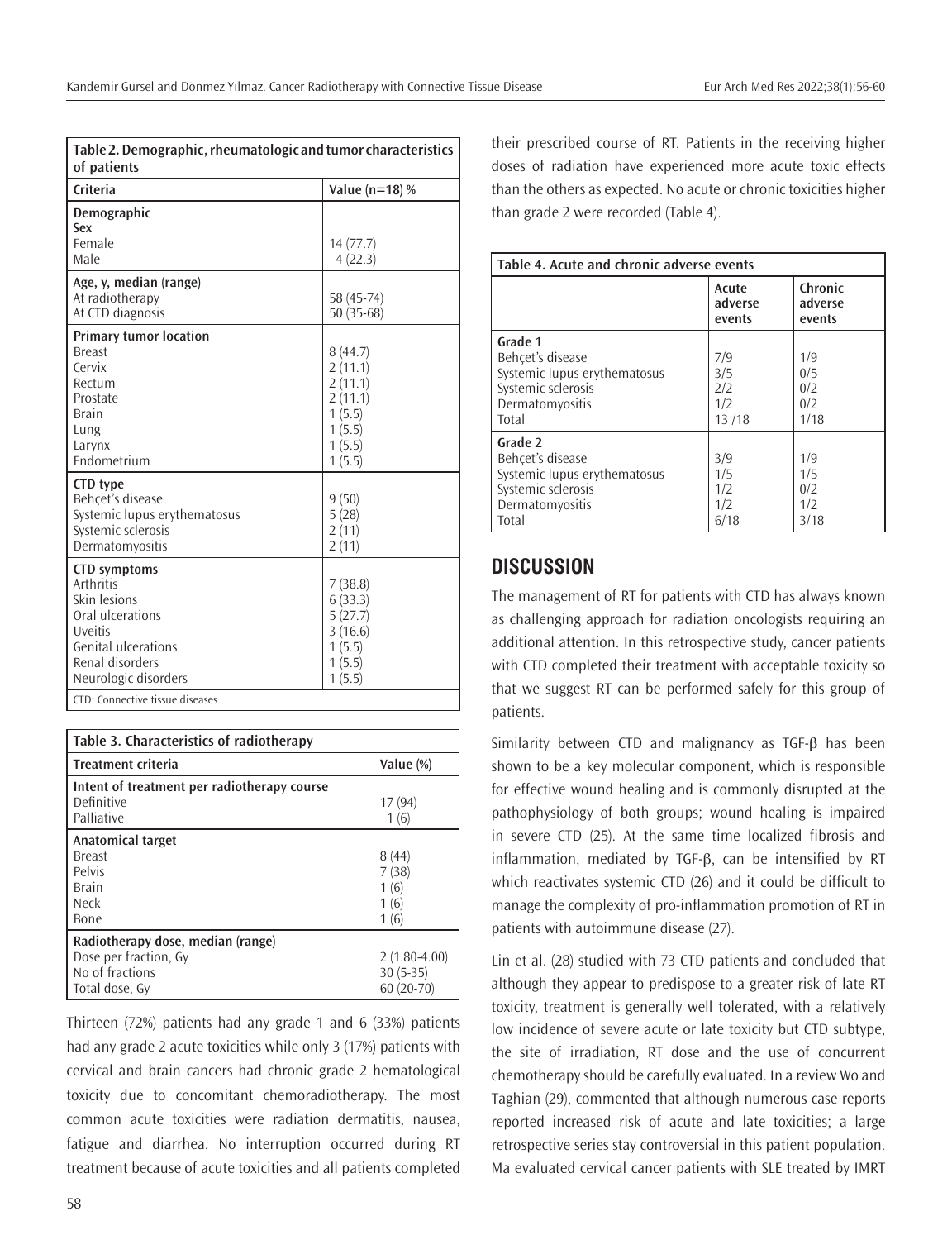that was generally well tolerated by decreasing the prescribed dose to the normal tissues and established that SLE was not a risk factor for radiation complications (14). Chen et al. (20) showed that CTD subtype like scleroderma with a significantly increased incidence of complications after breast-conserving surgery and radiation therapy and different organ involvement, radiation dose and the use of immunosuppressants might be risk factors for severe complications from radiation treatment. Hölscher et al. (30) concluded in a review that although there are some methodological problems with the studies there can be association with an increased risk of late radiation-induced reaction and CTD patients. Unlike these studies acute toxicity were more recorded than chronic toxicity in our study.

With an international systematic review and meta-analysis, Lin et al. (31) evaluated toxicity after radiotherapy in patients with historically accepted contraindications to treatment (CONTRAD) briefly analyzing 417 patients and suggested that CTD is not an absolute contraindication and should not prevent RT for curable cancer therapy. Our patients had all RT with exact indication and did not compromised of their oncology treatment because of CTD.

Shah et al. (32) from two centers, in a retrospective study of scleroderma patients with breast cancer, showed no significant acute skin toxicity from radiation, but approximately 50% chronic radiation-induced cutaneous fibrosis localized to the field of radiation. Benk et al. (33) suggested that RT have been inappropriately withheld from patients with SLE with cancer for fear of severe late complications traditionally and should always be taken to consideration if indicated. Lee et al. (26) recommended a national record system of registration for toxicity recording to understand true incidence of CTD patients being referred for RT at different centers. They also suggested close liaison with the rheumatologist during the decision of indication, monitoring acute effects, reducing the total dose by >10%, considering smaller treatment volumes, conventional fraction sizes and caution with concurrent chemoradiotherapy (26). In our group similar to late retrospective studies which were treated with new RT techniques there was no increased incidence of acute or late complications observed and RT was generally well tolerated for patients with CTD during the treatment and follow-up. Individualizing treatment strategy for each patient will help improve the results for this group of patients. Although its retrospective nature, data were evaluated carefully from wellrecorded toxicity profile from patient files and treatment charts.

#### **Study Limitations**

The most significant limitation of this retrospectively designed study is small sample size with heterogeneous patient population and RT treatment schedules but it should be taken consideration that as CTD patients receiving RT is a rare group for a single institution. Further multi-institutional studies may help to enlarge the study group with detailed analysis of toxicities

## **CONCLUSION**

Factors including CTD subtype and disease activity, site of irradiation, RT dose, technique and the use of concurrent chemotherapy can increase the risk of toxicity and should be considered carefully. While interfering RT, a multidisciplinary discussion including rheumatologist should be administered between the treating modalities. Recent advances in RT have shown superiority in decreasing the prescribed dose to the normal tissues with decreased toxicity for all groups of cancer patients. Even in the presence of a CTD, RT with modern techniques is generally well tolerated, with a relatively low incidence of severe acute or late toxicity so that CTD patients will not be excluded from RT regimens when indicated because of the risk of toxicities.

## **Ethics**

**Ethics Committee Approval:** This study was accepted by the Ethics Committee of University of Health Sciences Turkey, Prof. Dr. Cemil Tascioglu City Hospital (date: 07.06.2021, decision no: 227).

**Informed Consent:** Informed consent was obtained.

**Peer-review:** Externally peer-reviewed.

#### **Authorship Contributions**

Surgical and Medical Practices: Ö.K.G., B.D.Y., Concept: Ö.K.G., Design: Ö.K.G., B.D.Y., Data Collection or Processing: Ö.K.G., B.D.Y., Analysis or Interpretation: Ö.K.G., Literature Search: Ö.K.G., B.D.Y., Writing: Ö.K.G.

**Conflict of Interest:** No conflict of interest was declared by the authors.

**Financial Disclosure:** The authors declared that this study received no financial support.

## **REFERENCES**

- 1. Mulhearn B, Tansley SL, McHugh NJ. Autoantibodies in connective tissue disease. Best Pract Res Clin Rheumatol 2020;34:101462.
- 2. Diamond B, Lipsky PE. Autoimmunity and autoimmune diseases. Jameson J, Fauci AS, Kasper DL, eds. Harrison's Principles of Internal Medicine. New York: McGraw Hill; 2018. p. 2510-15.
- 3. Robertson JM, Clarke DH, Pevzner MM, Matter RC. Breast conservation therapy. Severe breast fibrosis after radiation therapy in patients with collagen vascular disease. Cancer 1991;68:502-8.